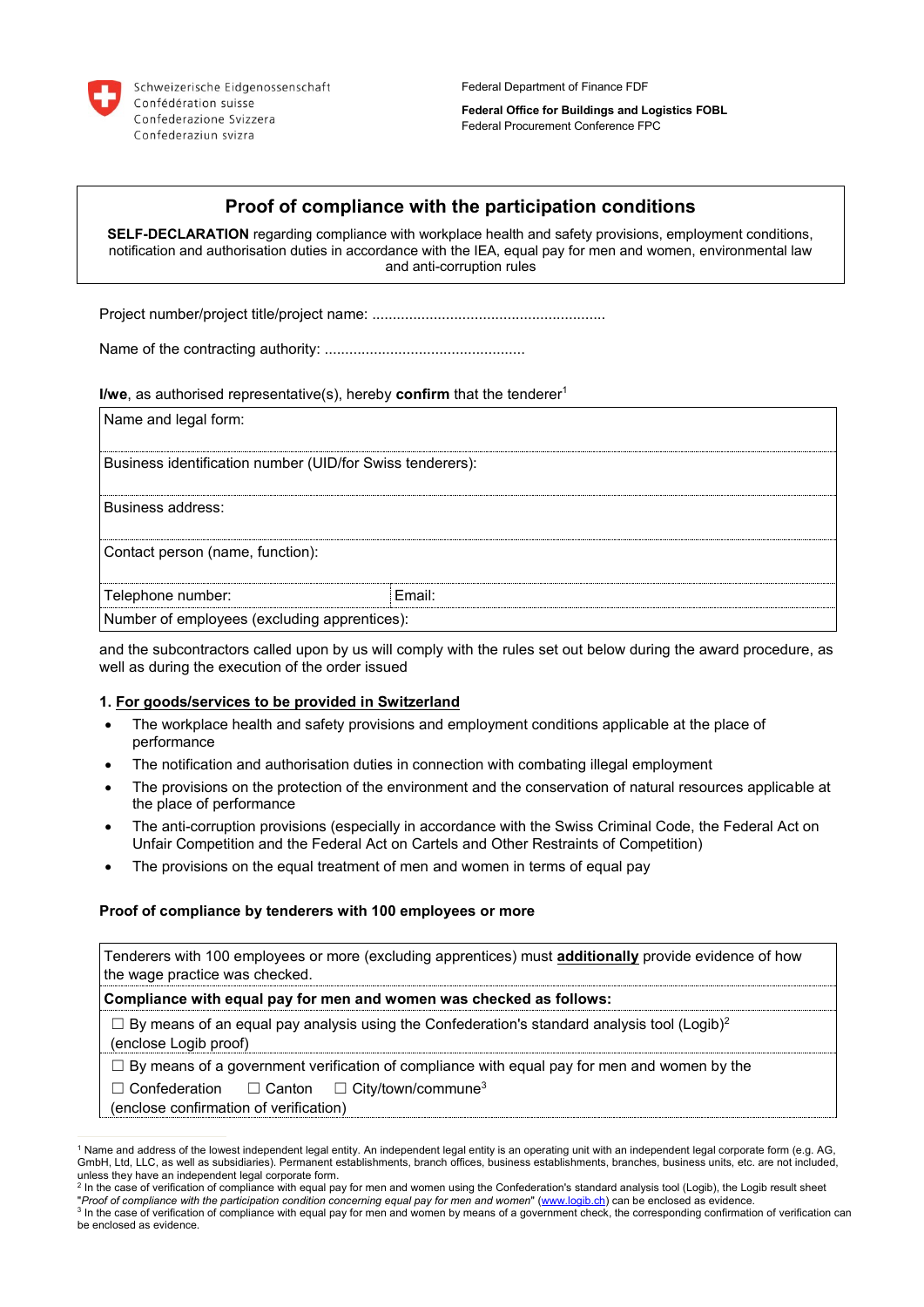$\Box$  By an independent body in accordance with the Gender Equality Act (GEA)<sup>4</sup> (enclose report in accordance with the Gender Equality Act)

The equal pay analysis is based on the following reference month: \_ \_. \_ \_ \_ \_ (MM/YYYY)

**Note:** Checks of compliance with equal pay for men and women are expressly reserved, irrespective of the number of employees.<sup>5</sup>

#### **2. For goods/services to be provided abroad**

- As a minimum, the Core Conventions of the International Labour Organization (Annex 6 to the PPA); if the law at the place of performance is stricter, this must be observed
- Any other important international labour standards required by the contracting authority, i.e. principles from other ILO conventions, e.g. in connection with occupational safety and health protection, insofar as Switzerland has ratified them
- The environmental law applicable at the place of performance, as well as the international conventions on the protection of the environment and the conservation of natural resources listed in Annex 2 of the Ordinance on Public Procurement (PPO; SR 172.056.11)

# **3. For goods/services to be provided in Switzerland and/or abroad**

Furthermore, I/we declare that the tenderer and the subcontractors called upon:

- have not and will not reach any unlawful agreements affecting competition during the award procedure, as well as during the execution of the order issued;
- have not been legally excluded from future public contracts for a period of up to five years $^6;$
- have not received a legally binding conviction for serious or repeated failure to comply with the notification and authorisation duties under social security or foreign nationals law<sup>7</sup>;
- are not on any sanctions list of a multilateral financial institution $<sup>8</sup>$  due to allegations of corruption.</sup>

I/we have taken note of the following **information for tenderers**.

Legal notice: Deliberately providing false or misleading information on this form may result in administrative sanctions, as well as consequences under procurement law.

Place and date .............................................................................

Full name .............................................................................

Signature(s) .............................................................................

*This document and the evidence requested must be submitted to the contracting authority.*

<sup>4</sup> In the case of verification of compliance with equal pay for men and women by an independent body in accordance with Article 13*d* paragraph 1 of the Gender Equality Act (GEA), its report may be enclosed as evidence.

<sup>5</sup> See the directive of the Federal Office for Gender Equality (FOGE) on controls in federal public procurement (French and German).

<sup>6</sup> See Article 44 paragraph 1 letters c, e and j, Article 44 paragraph 2 letters b, f and g, as well as Article 45 of the PPA (SR 172.056.1) and Article 25 paragraph 4 of the PPO (SR 172.056.11).

Article 13 paragraph 1 of the IEA.

<sup>&</sup>lt;sup>8</sup> These include the following international financial institutions: African Development Group; Asian Development Bank; European Bank for Reconstruction and Development; Inter-American Development Bank; World Bank Group.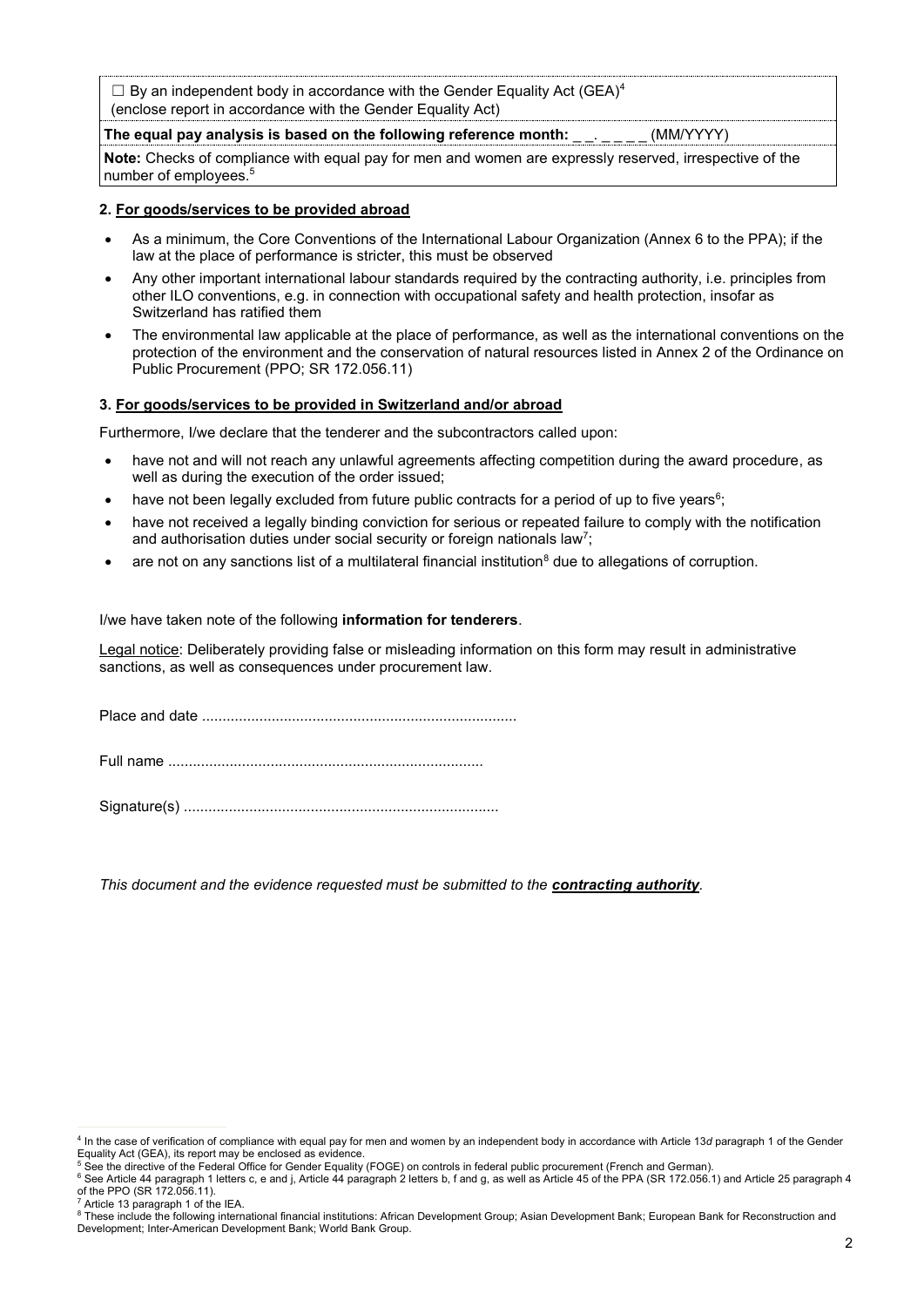# **Compliance with workplace health and safety provisions, employment conditions, notification and authorisation duties in accordance with the IEA, equal pay for men and women, environmental law and anti-corruption rules**

#### **Information for tenderers**

#### **1. Legal basis**

Compliance with the statutory provisions mentioned in the self-declaration is part of the mandatory general conditions for participation in the award procedure (Art. 12 of the PPA). The legal basis for this self-declaration can be found in Article 26, in conjunction with Article 12, of the Federal Act on Public Procurement (PPA; SR 172.056.1), as well as in Article 4 paragraph 2 of the Ordinance on Public Procurement (PPO; SR 172.056.11).

1.1 For goods/services to be provided in Switzerland For goods/services to be provided in Switzerland, the following provisions applicable at the place of performance must be complied with:

- The health and safety provisions and employment conditions. Accordingly, the mandatory provisions of the Swiss Code of Obligations (CO; SR 220), the provisions of the Employment Act (EmpA; SR 822.11) and its implementing ordinances, the provisions on accident prevention (AIA; SR 832.20; including the implementing ordinances) and the order-related provisions on the prevention of occupational accidents and diseases (see SR 822.5) must be complied with;
- The notification and authorisation duties under social security, foreign nationals and withholding tax law in accordance with the Federal Act of 17 June 2005 on Measures to Combat Illegal Employment (IEA; SR 822.41), as well as the provisions on the equal treatment of men and women in terms of equal pay (Gender Equality Act of 24 March 1995 [GEA]; SR 151.1);
- The wage and other employment law provisions of collective and standard employment contracts and, in the absence of such instruments, the salary and employment conditions customary for the location, occupation and sector;
- The provisions on the protection of the environment and the conservation of natural resources (Art. 12 para. 3 of the PPA). Accordingly, Swiss environmental law may not be violated. This consists of various acts and ordinances, most notably the Federal Act on the Protection of the Environment (EPA; SR 814.01), the Federal Act on the Protection of Waters (WPA; SR 814.20), the Federal Act on the Protection of Nature and Cultural Heritage (NCHA; SR 451), the Forest Act (ForA; SR 921.0), the Chemicals Act (ChemA; SR 813.1), as well as the ordinances based thereon;
- The anti-corruption provisions (in particular, the provisions of the Swiss Criminal Code (SCC; SR 311.0), the provisions of the Federal Act on Unfair Competition (UCA; SR 241), as well as the provisions of the Federal Act on Cartels and Other Restraints of Competition (CartA; SR 251).

1.2 For goods/services to be provided abroad The contracting authority may award the contract for goods/services provided abroad only to tenderers that comply as a minimum with the following ILO Core Conventions (Art. 12 para. 2 of the PPA, Annex 6 of the PPA):

- Convention No. 29 of 28 June 1930 concerning Forced or Compulsory Labour (SR 0.822.713.9);
- Convention No. 87 of 9 July 1948 concerning

Freedom of Association and Protection of the Right to Organise (SR 0.822.719.7);

- Right to Organise and Collective Bargaining Convention No. 98 of 1 July 1949 (SR 0.822.719.9);
- Convention No. 100 of 29 June 1951 concerning Equal Remuneration for Men and Women Workers for Work of Equal Value (SR 0.822.720.0);
- Convention No. 105 of 25 June 1957 concerning the Abolition of Forced Labour (SR 0.822.720.5);
- Convention No. 111 of 25 June 1958 concerning Discrimination in Respect of Employment and Occupation (SR 0.822.721.1);
- Convention No. 138 of 26 June 1973 concerning the Minimum Age for Admission to Employment (SR 0.822.723.8);
- Convention No. 182 of 17 June 1999 concerning the Prohibition and Immediate Action for the Elimination of the Worst Forms of Child Labour (SR 0.822.728.2).

In addition, the contracting authority may require compliance with other important international labour standards. These are understood to be principles from other ILO conventions, insofar as Switzerland has ratified them (based on Art. 12 para. 2 of the PPA, in conjunction with Art. 4 para. 2 of the PPO); these include the following possible obligations:

- Grant employees a weekly rest period of at least 24 hours (in accordance with ILO Convention No. 14), as well as a paid holiday of at least three weeks per year (in accordance with ILO Convention No. 132);
- Comply with the rest periods applicable in international road transport in accordance with ILO Convention No. 153;
- Implement and comply with the appropriate sectorspecific measures to prevent, insofar as possible, occupational accidents, diseases and health hazards concerning their employees; this includes accident prevention regulations for building construction work (in accordance with ILO Convention No. 62), protection against ionising radiation (in accordance with ILO Convention No. 115), guarding of machinery (in accordance with ILO Convention No. 119), protection against benzene (in accordance with ILO Convention No. 136), protection against carcinogenic substances (in accordance with Convention No. 139), safety in the use of asbestos (in accordance with ILO Convention No. 162), health protection in commerce and offices (in accordance with ILO Convention No. 120);
- Not to deploy young people under 18 years of age and pregnant and breastfeeding women for work exposing them to benzene or products containing benzene (in accordance with ILO Convention No. 136);
- Provide appropriate maternity protection (in accordance with ILO Convention No. 183);
- Comply with the ban on night work for young people (in accordance with ILO Convention No. 6).

In the case of goods/services provided abroad, the following conventions must be complied with in addition to the environmental law applicable at the place of